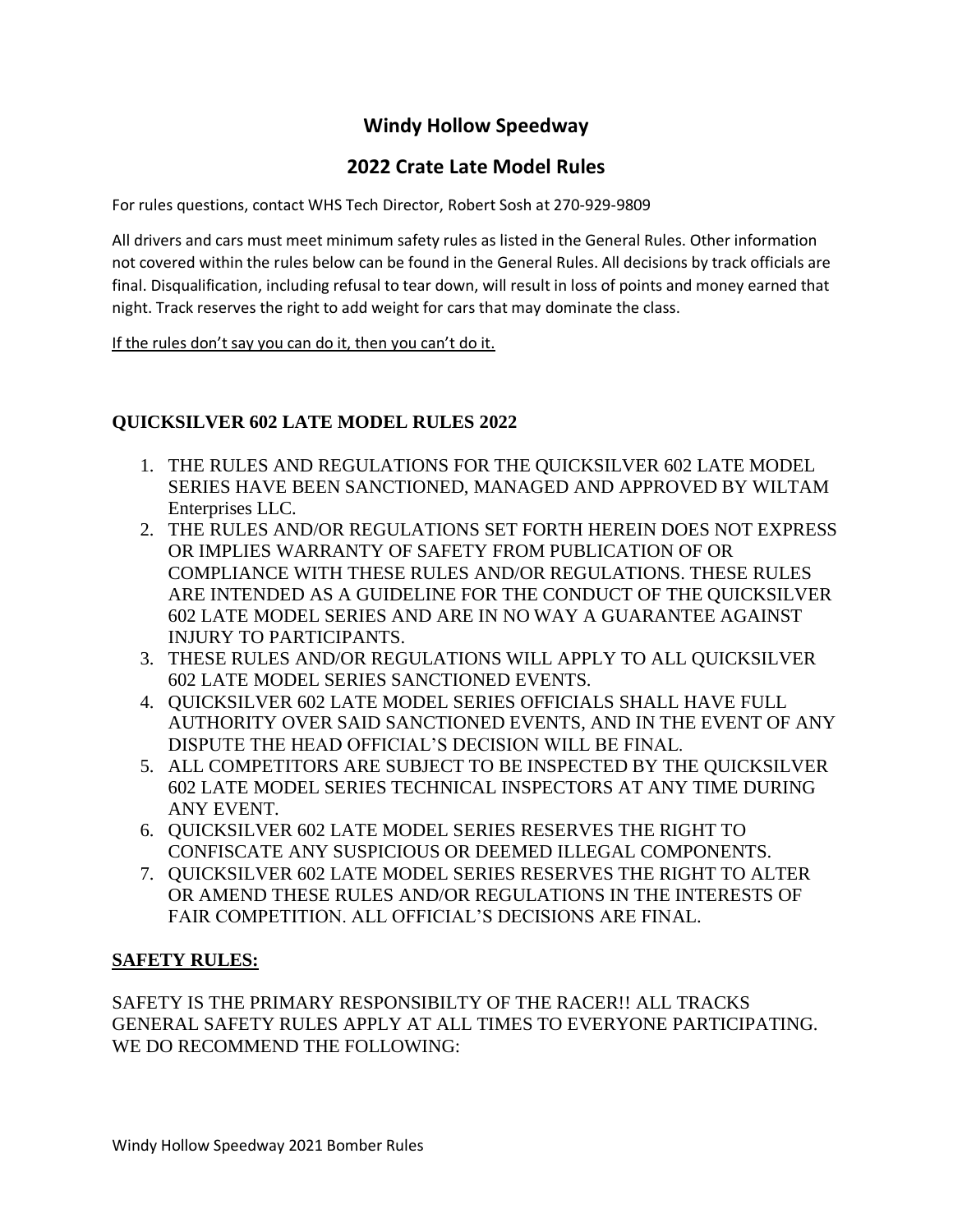- 1. ALL DRIVERS WEAR SFI-APPROVED FULL FIRE SUIT, SHOES, AND GLOVES ARE RECOMMENDED.
- 2. ALL CARS HAVE FULLY CHARGED FIRE EXTINGUISHER MOUNTED WITHIN REACH OF DRIVER.
- 3. ALL CARS HAVE A KILL SWITCH WITHIN EASY REACH OF THE DRIVER, AND CLEARLY MARKED "OFF" AND "ON".
- 4. ALL CARS HAVE A QUALITY FUEL CELL, WITH ROLL OVER VALVE (CHECK VALVE) IN FUEL CELL VENT.
- 5. Window net RECOMMENDED BUT NOT REQUIRED, MINIMUM THREE-INCH-WIDE (TWO INCH IF USING HEAD AND NECK RESTRAINT) SFI-APPROVED FIVE POINT SAFETY BELTS, MOUNTED SECURELY TO THE ROLL CAGE. (RECOMMENDED THAT BELTS BE NO MORE THAN TWO YEARS OLD).
- 6. NO Lighted signal devices (light sticks, flashlights, cell phones, etc.)

# **MEMBERSHIP AND ENTRY FEES:**

- 1. ALL DRIVERS PARTICIPATING IN THE QUICKSILVER 602 LATE MODEL SERIES MUST PURCHASE AN ANNUAL MEMBERSHIP AT A COST OF \$100 PER YEAR. THIS MEMBERSHIP MAKES THE DRIVER ELIGIBLE FOR RACING SERIES POINTS FUND MONIES AND CONTINGENCY AWARDS.
- 2. A DRIVER VISITING AND NOT COMPETING FOR TOTAL POINTS FUND MAY PURCHASE A TEMPORARY MEMBERSHIP AT A COST OF \$25 PER RACE. A TEMPORARY MEMBERSHIP MAY BE PURCHASED UP TO as many TIMES as you want. An ANNUAL MEMBERSHIP MUST BE PURCHASED AT THE FULL \$100 COST TO be eligible for points money at the end of the year.

3: Entry Fees on a \$1000 to Win will be \$40.00 per car, Bigger Purse will be More due at pill draw.

# **POINTS FUND:**

1. QUICKSILVER 602 LATE MODEL SERIES WILL HAVE A POINTS FUND OF \$5,000 PAYING FIRST THROUGH TENTH AS FOLLOWS:1) \$1500 2) \$750 3) \$500 4) \$400 5) \$350 6) \$300 7) \$250 8) \$225 9) \$210 10) \$200 MUST BE AN MEMBER TO RECEIVE ANY MONEY AND HAVE 100% ATTENDANCE. BANQUET WILL BE AT CLARKSVILLE SPEEDWAY ON NOVEMBER 12<sup>TH,</sup> 2022. MUST BE THERE TO PICK UP YOUR WINNINGS.

### **WEIGHT:**

A. 2350lbs. with driver At all Time. **Quicksilver 602 (357) part # 714-8M0184602 Must have Factor Seal and Not tempter with. If you do, we will keep the motor Or GM 602 With factor Seal not tempter with…**

**GM twist off bolt engines will NOT be legal**, Chevrolet Performance cap seals Crate USA Gen IV(Green) or Gen V(Black) cable seals, RUSH cable seals, or IMCA cable seals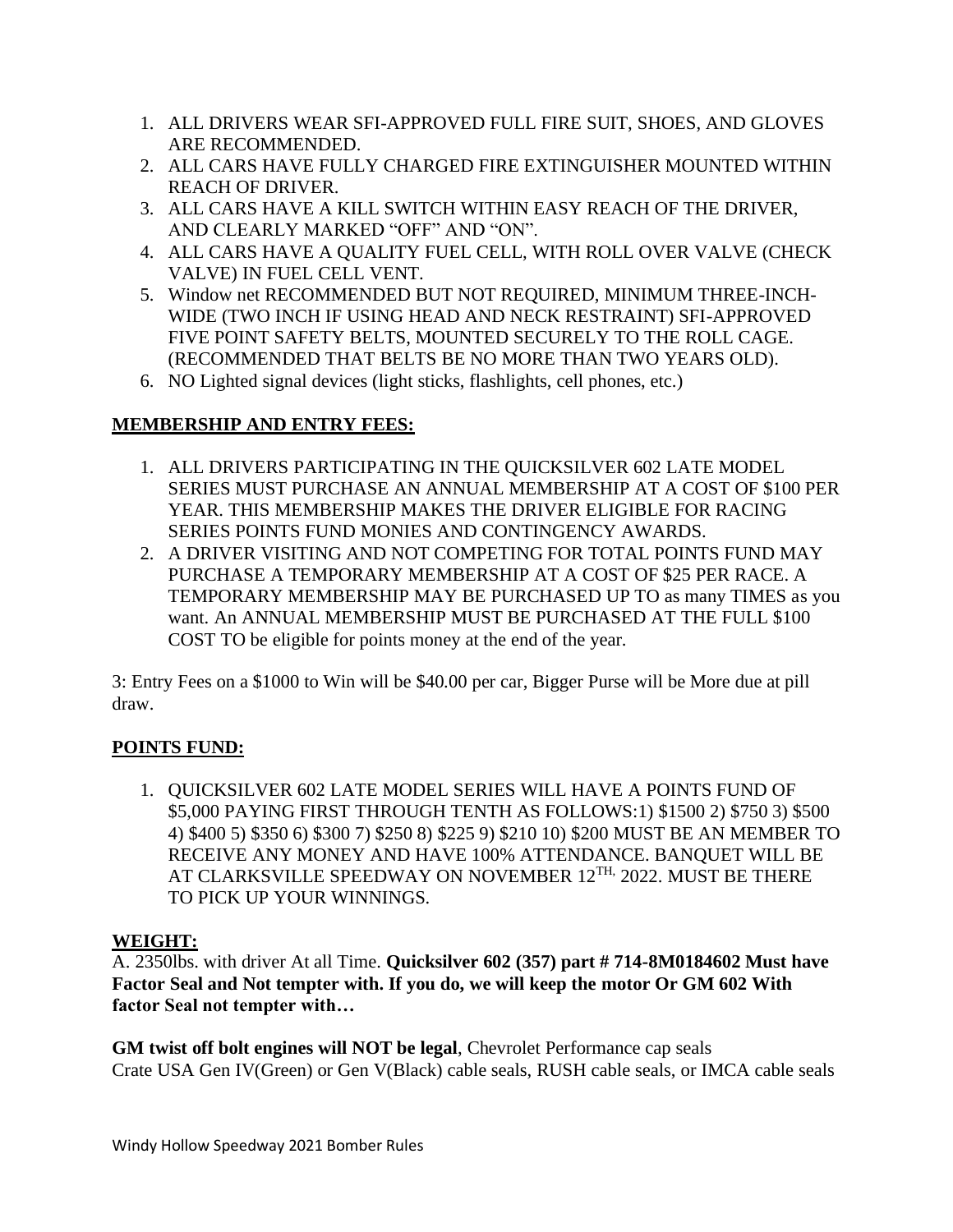### **ENGINE:**

A. Quicksilver Sealed 602ct (357) Motor part #714-8M0184602. FACTORY STOCK 602 GM sealed Crate Engine; Engine must have factory GM seals. Or Ump, Nesmith Crate Racin USA.

# **ENGINE CLAIM:**

A. Engine may be claimed (\$5500.00) \$250 going to track. The fee must be paid in cash to the tech inspector. Total for Claimed is \$5750.00 if driver does not take the claim racetrack Keeps \$250 and the rest go back to the one that claim it.

B. The claim must be made at the Scales and Money within 10 minutes of the completion of the race.

C. Only the top Five drivers finishing a race may claim a crate engine.

E. A driver can only claim one engine per event.

F. Not included in the claim will be carburetor, water pump & pulleys, water neck, motor mounts, fuel pump, fuel pump rod & cover and flywheel assembly.

H. Failure to pull a claimed engine will result in the driver forfeiting all money for the event. The driver will be required to pay a \$200.00 fine before they can compete again.

# **CARBURETOR:**

A. 4-barrel carburetor no bigger than 650cfm

- B. Engine must be naturally aspirated.
- C. 1" carburetor spacer allowed.

### **FUEL SYSTEM:**

A. Stock type fuel pumps Carter M4891 or equivalent. Belt driven Power steering/Fuel pump Off the Back of Motor OK. No electric pumps permitted.

B. Gasoline, Racing Gas, VPX85, E 85 IS ALLOWED, NO VP CHP, NO ALCOHOL, NO NITROUS OXIDE.

### **IGNITION SYSTEM:**

- 1. Any electronic distributor-type ignition system.
- 2. No crank trigger, distributor less multi-coil, or magneto ignition system.
- 3. 6AL or 6ALN MSD box is ONLY MSD box allowed.
- 4. No electronic traction control devices.
- 5. MSD box may be confiscated by series/track at any time.

### **WATER PUMP:**

1. Cast or aluminum water pumps allowed, stock mounted water pumps and fans only, no electric fans or pumps allowed.

### **EXHAUST SYSTEM:**

A. Collector type headers no zoomies, no Tri-Y or merged collector headers.

Collector type headers required. Must have four (4) tube into one (1) collector.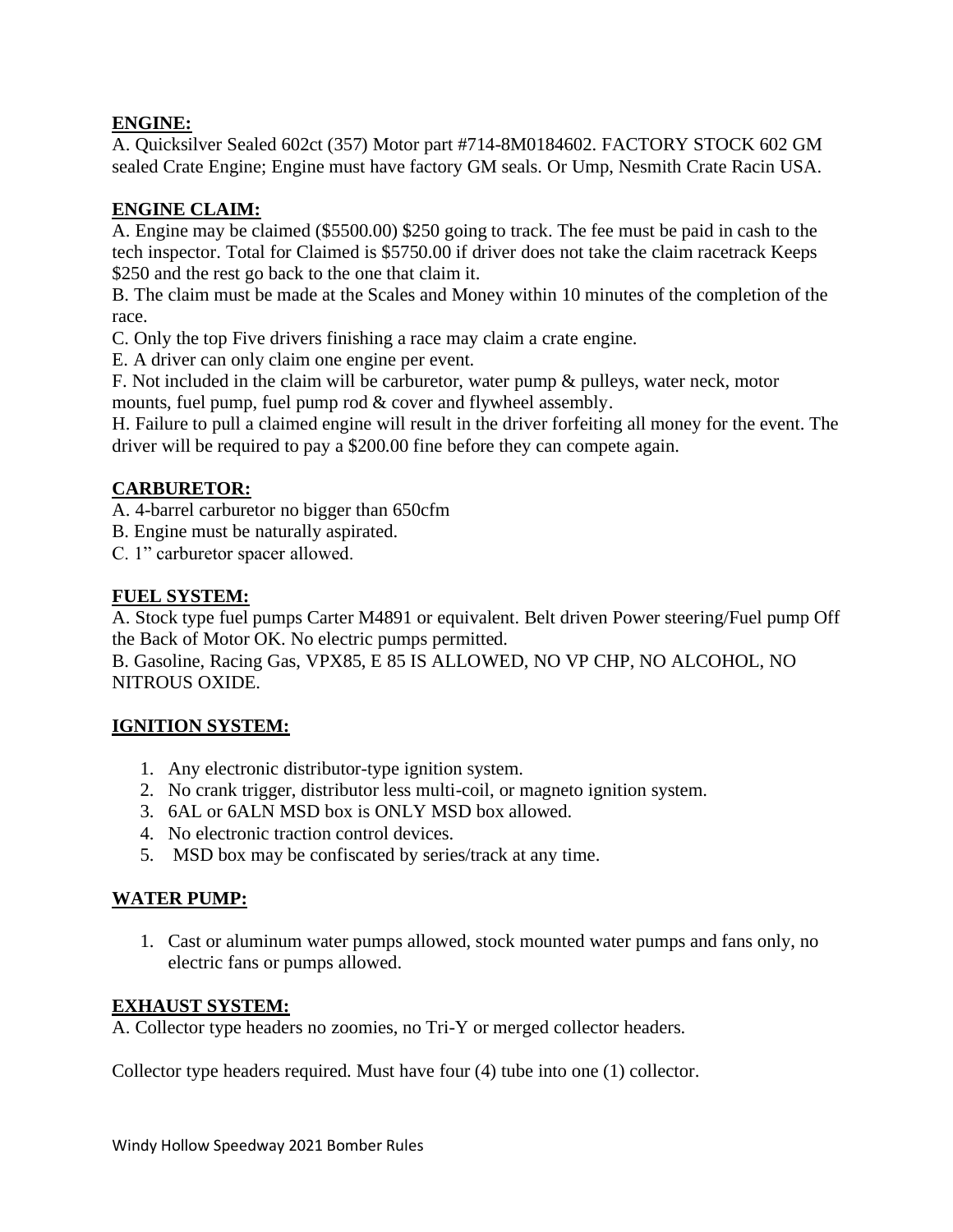- 1. Mufflers not required UNLESS track mandates them. If mandated, mufflers must have some type of internal noise dampening characteristics i.e., baffles, extruded holes, screen, chambered, etc. Mufflers must meet local speedway's noise decibel requirements.
- 2. No tri-y headers or merged headers allowed.
- 3. No square tube headers

### **TRANSMISSION:**

A. All transmission brands allowed if it has reverse and forward gears in working order.

1. BALL SPLINE TRANSMISSION RECOMMENDED TO RUN CARBON FIBER DRIVE SHAFT FOR SAFETY

### **WHEELBASE:**

1. Minimum wheelbase will be 103"

### **REAR END:**

A. Standard quick change rear end permitted. No Titanium or exotic material axles, spools, gears, or other materials inside rear end.

### **ENGINE POSITION:**

A. 6 ½" from center of ball joint to #1 spark plug, ½" tolerance. 50lb weight penalty for every  $\frac{1}{2}$ " out of tolerance mounted in front of water pump.

# **FRAME:**

A. 103" wheelbase minimum, 1" tolerance.

B. Any Late Model Chassis allowed, square tube or round tube. NO aluminum frames, square tube frames must be a minimum of 2"x 2" tubing, round tube must be a minimum of  $1\frac{3}{4}$ " tubing. Full racing roll cage mandatory,  $1\frac{1}{2}$  OD x .090 steel tubing minimum.

### **SUSPENSION:**

A. Standard Late Model Suspensions Only. No Spring Loaded or Shock Type 4 Bar Rods. Only Standard Solid Bar 4 Bar Rods. No Torsion Bar Front or Rear Suspension. B. Standard One Piece Bird Cages; No Split Bird Cages (All must work as one NOTHING can be split)

C. May run 1 of the following rear suspensions, 5th coil or torque link, NOT both.

D. One (1) Coil Spring Per Wheel. One (1) 5th Coil. No Bump stops, or Bump springs allowed on Any Corner Except For the RIGHT FRONT. No Stack Springs on Any Corner Including 5th Coil. No Progressive Springs. No Spring Rubbers. No data acquisition devices of any type allowed.

# **SHOCKS:**

A. One (1) working shock per wheel. (NO DUMMY SHOCK OF ANY KIND) One (1) 5th Coil Shock Only. NO single adjustable or double adjustable shocks allowed. NO canister style or remote adjustable shocks permitted. NO externally adjustable shocks. Schrader Valve Shocks Will Be allowed. . NO Internal Bump stops. NO Air Shocks or Spring Cages Allowed. No "Thru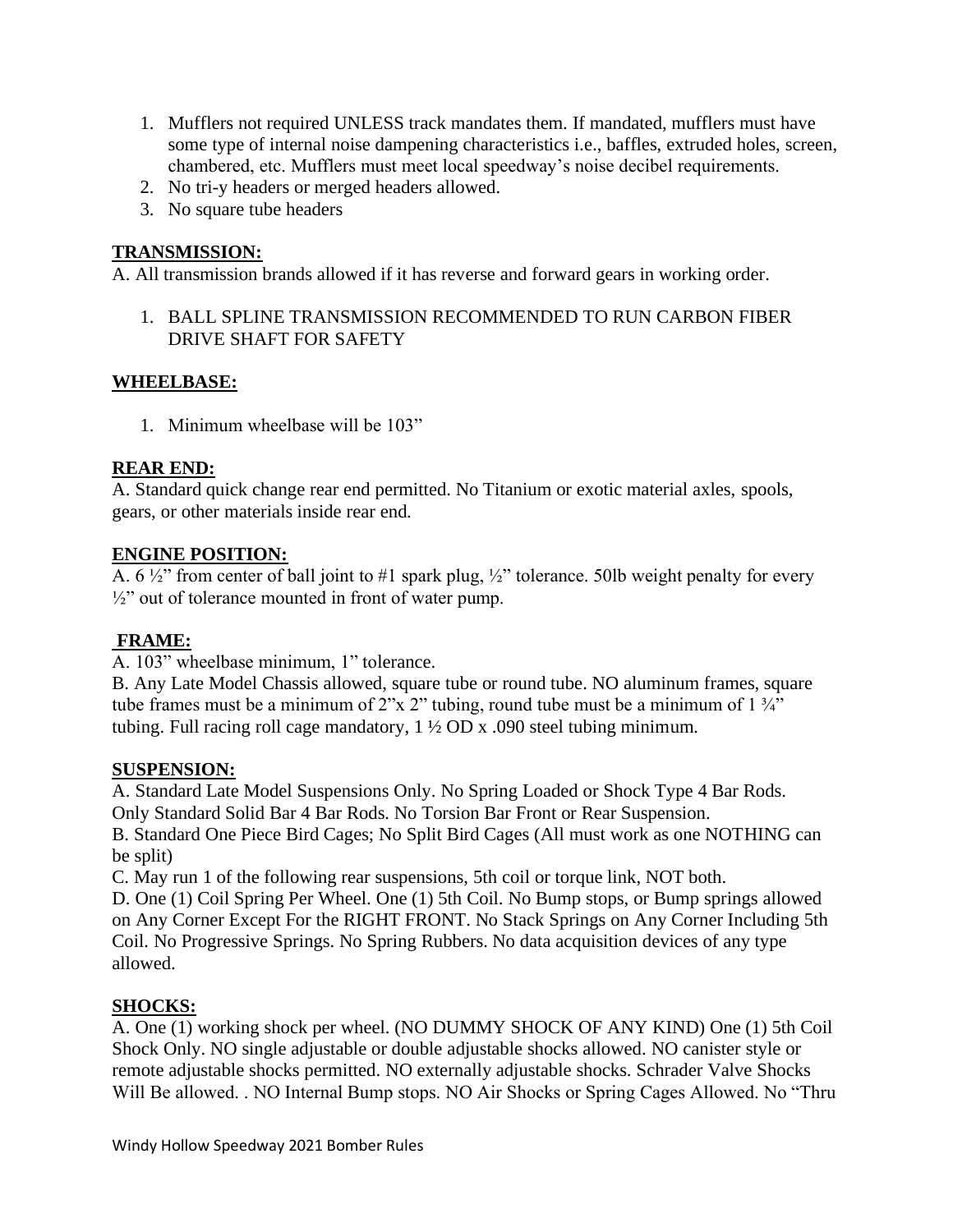Rod" or Inerter Shocks. Buy any 1 to 5 shocks for \$200 each, must be in the top 5 to buy, can buy back or forward, in the top Five.

B. One (1) 90/10 shock allowed to be mounted on top of rear end. **TRACK HAS THE RIGHT TO BUY ANY SHOCKS ALSO.**

- 1. Front shocks must collapse and extend 7", 9" rear shock must collapse and extend 9"
- 2. Shock sleeves are allowed to be used to protect shock but can be asked to be removed at any time by Quicksilver 602 Late Model Series Official

### **Shock claim:**

- 1. \$200 per shock.
- 2. Car claiming shock(s) must finish in the top 5 and on the lead lap. Claims must be made to Tech Official within 5 minutes after the checkered flag falls on the feature event

Refusal to allow shocks to be claimed or confiscated will result in driver losing all points and money from that event and face the following punishment:

- 1. First Offense –\$250 fine
- 2. Second Offense –\$500 fine
- 3. Third Offense –\$1,000 fine and can't come back for a year
- 4. No reverse shock claims allowed (Cannot claim shocks from any car finishing behind you.)

3.Series may confiscate or claim shocks to determine they meet the required specifications at any time. If shock(s) are confiscated and deemed legal, they will be returned to driver. If shocks are determined to be illegal, driver will lose all

# **TRANSMISSION RULES:**

- 1. Must have at least one forward and one reverse gear in working order.
- 2. No straight drives or in and out boxes.
- 3. Drive shafts must be painted white for safety.
- 4. Carbon fiber drive shafts are legal.
- 5. Ball spline transmissions strongly recommended to run carbon fiber drive shaft only for safety

# **BODY:**

See body Diagram/Specifications

- 1. No raised or gurney lips of any type allowed on body.
- 2. Doors and quarters must be flat or may have an outward roll. No doors or body panels allowed to be rolled inward.
- 3. No tunneling of any type allowed underneath body, along frame, or around fuel cell area.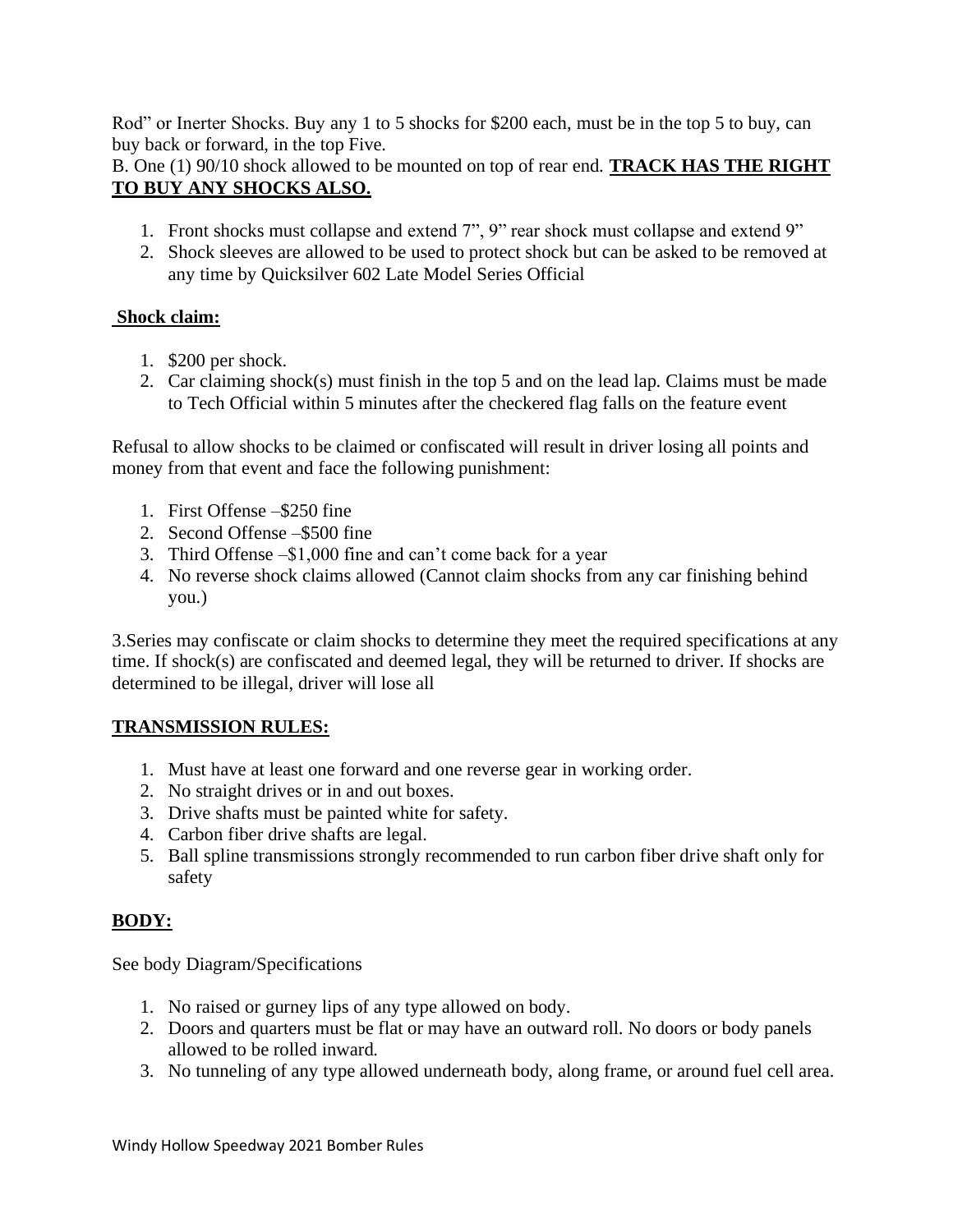- 4. Stone shield for remote oil filter or transmission is allowed. 24" x 24" maximum, located near rear engine plate.
- 5. Spoilers
- 6. 8" maximum spoiler. Must be made of solid material such as Lexan, sheet aluminum, or material of equal strength.
- 7. Spoiler and spoiler supports should be made of equal material and size on all areas.
- 8. No open spoiler supports.
- 9. Spoiler height, width, and angle must always be the same for the entire area of the spoiler. No varying spoiler heights or spoiler angles.
- 10. Roof supports or "C" pillars on both sides must be made of equal material.
- 11. Window openings are allowed but must be the same size opening on left and right side. If clear Lexan is used, it must be used on both sides. BOTH sides have be either open or both sides must be closed.
- 12. Curved or arced roof supports allowed. 3" maximum arc allowed at widest point. Will be checked with straight edge extended from roof edge to door edge.
- 13. No mirrors at any location on the car.
- 14. No Radios, or any type of two-way communication. RaceCeiver one-way communication is the ONLY communication device.

### **WHEELS AND TIRES:**

A. Any Wheel, 14" maximum width. Bead lock permitted any position.

B. Wide 5 wheels and adapters permitted.

C. LM 20, 1350, Crate 21, AMR48, LM40, 1600, D55, AMR56 No other tires are to be used MUST PUNCH 46 at all times

D. No inner liners No tire softeners permitted. Tires will be subject to lab testing at any time to determine legality.

# **PROTEST:**

Tear down rules 602 GM, or 602 Quicksilver Motors (\$3000.000)

Must have finished in the top five of the features. \$3000.00 cash at scales or within 10 minutes of the race's end. The driver must state at scales of a tear down to the official. Driver being protested will have 10 minutes to say yes or no. If driver refuses or says no to tear down, you are telling **all of us that you are wrong, and you know it is wrong**, then you will have to pay a \$250 fine before you can race again. Half of the money is returned to the one who protested (-\$500.00 for the series). If yes, after the motor is removed from the car it will be taken to an engine builder of the racetrack's choosing. The motor will be looked at according to the GM Rule Book, no other modifications or changes should have been made. If the motor is found to be right, then \$500.00 will be given to the one who got protested and \$500.00 will go to the series. If the motor is found to be wrong the fine will be \$1200.00 to be given to the Series before you can have you motor back and must have paperwork to be able to race the next time series she comes back to track. This is to cover the time and embarrassment of the whole situation for the protest. Each party is responsible for putting their motor back together. QUICKSILVER MOTOR WILL BE SENT BACK TO THE FACTOR NO REBUILDER. At no cost to the racer.